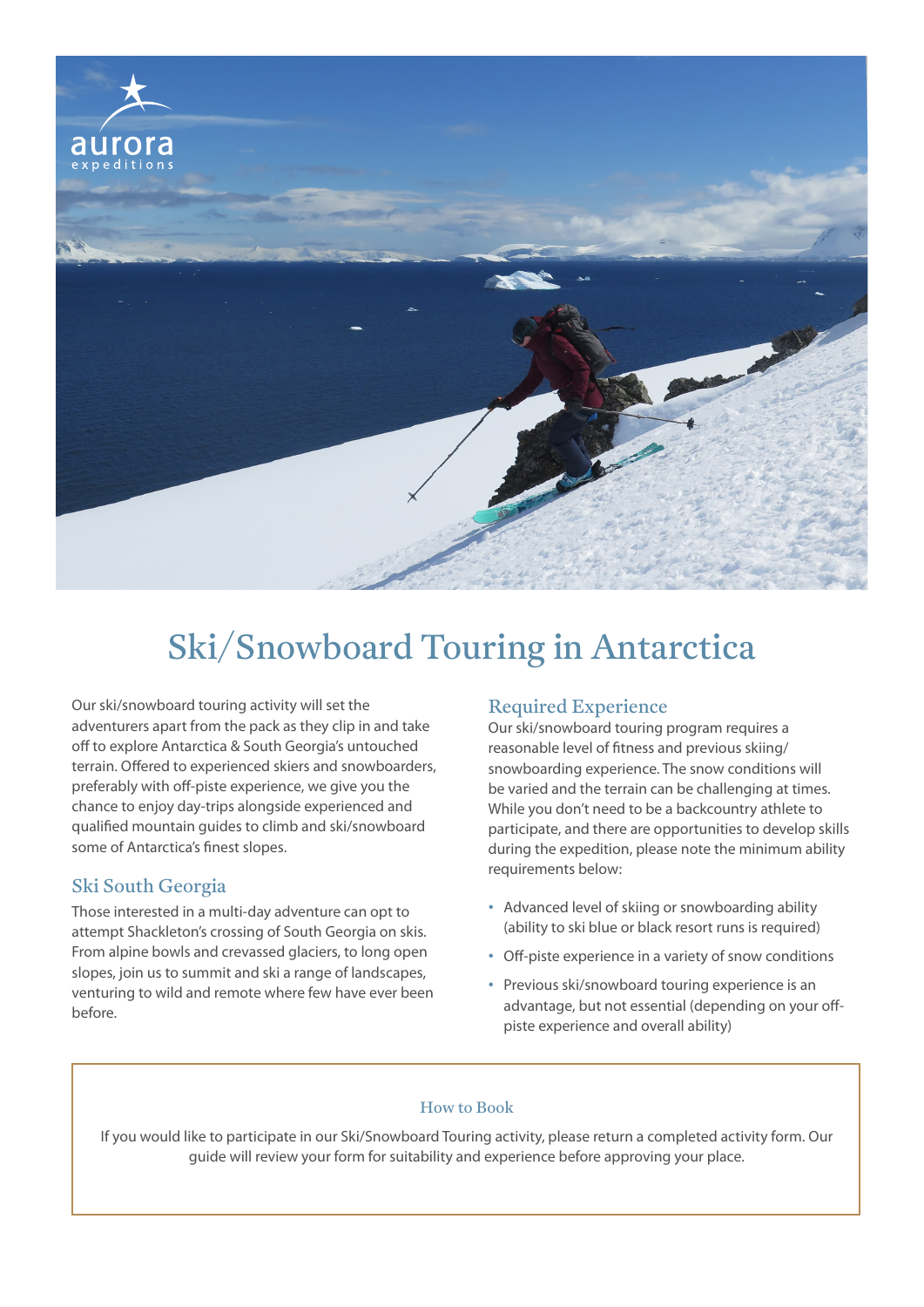

Our guides can teach you the required ski/snowboard touring skills from day one, as well as important mountaineering skills including ice axe and crampon use, roped glacier travel, constructing snow and ice anchors, assessing and moving in avalanche terrain, personal avalanche equipment and rescue, constructing emergency shelters, navigation and interpreting weather.

Please note: Aurora Expeditions and our guides reserve the right to suspend a participant from joining the activity if, in the guide's opinion, they have insufficient experience or fitness, or are inadequately equipped or prepared.

### Ski Touring Outings

While we aim to get out as often as possible, the number of outings will be dependent on weather and other factors. The average number of outings is usually two per day when shore landings are offered – depending on your itinerary. Every voyage is different but some of our typical landings spots have been:

- Tour up and ski off Mt Tennant, Ronge Island 700m/ 2,296 feet descent
- Mt Hoegh down to Andvord Bay 800m/2,625 feet descent
- Mt Pond to Whalers Bay 540m/ 1,772 feet descent
- Port Lockroy from Doumer Peak 550m/ 1,805 feet descent

#### Shackleton's South Georgia Crossing

On selected South Georgia and Antarctic Odyssey voyages, you have the opporunity to tackle the challenging crossing, and a chance to follow in the hallowed footsteps of Shackleton. Available to experienced skiiers, we attempt to ski from King Haakon Bay to Stromness over three days, delving deep into some of the world's most rugged terrain. This activity is highly weather and condition dependent. If you wish to discuss your suitability for this activity, please contact our team on +61 2 9252 1033 or email your Reservations Consultant.

#### Fitness Requirements

When shore landings are offered, you can expect to tour from two to six hours each day, some of which will include an ascent of a small peak or two. Participants must be fit and prepared for this activity. Ideally, you will have trained with outdoor carry packs. However, uphill walks or riding bikes is also ideal for back country training.

You will enjoy your ski/snowboard touring much more if you have prepared adequately. If you have any queries regarding your suitability or fitness please don't hesitate to contact us. One of our mountain guides will be able to assess your ability and offer advice on training and preparation.

## Our Guides

Our highly-qualified guides have many years of climbing and ski touring experience in Antarctica and South Georgia and have an extensive knowledge of the areas we plan to ski. They aim to provide a personalised and unique experience for every participant whilst managing safety to the highest standards.

## Group Size

Our guide to participant ratio is 2 guides for 4 to 10 skiiers/snowboarders. There are 10 ski/snowboard places available in Antarctica. We take up to 8 skiiers on Shackleton's Crossing in South Georgia.



## For more information please contact your travel agent, or Aurora Expeditions on:

#### Australia and New Zealand

Freecall: 1800 637 688 +61 2 9252 1033 email info@auroraexpeditions.com.au or visit auroraexpeditions.com.au

#### United Kingdom and Europe

Freecall: 0 808 189 2005 email info@auroraexpeditions.co.uk or visit auroraexpeditions.co.uk

#### United States and Canada

Freecall: 1 800 826 8150 email info@aurora-expeditions.com or visit aurora-expeditions.com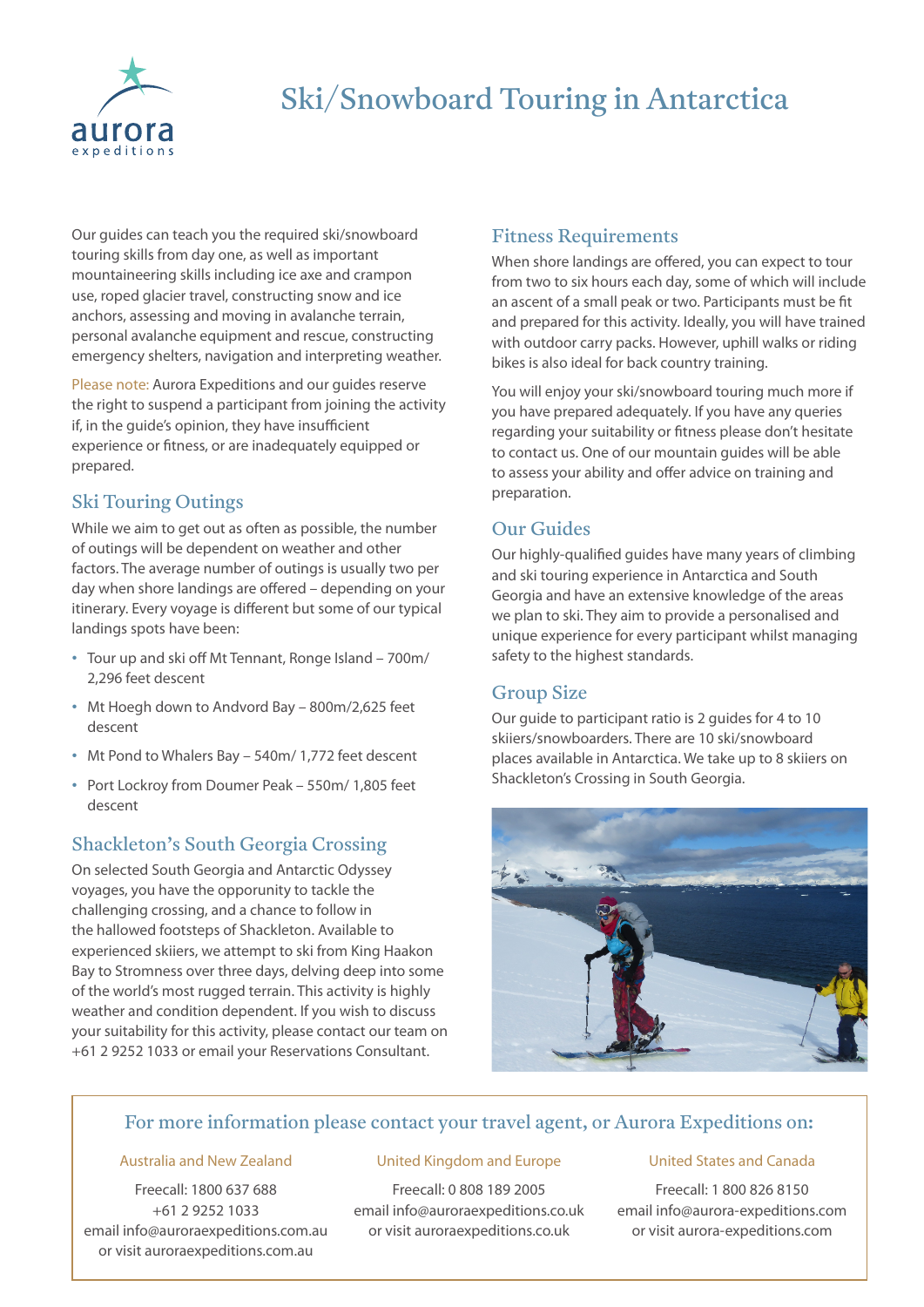

## Travel Insurance

Travel insurance, including emergency evacuation coverage, is mandatory on all Aurora Expeditions voyages. You will need to ensure that your insurance policy covers you for your activity and related equipment. An additional policy or premium may be required to ensure you have adequate coverage. Please contact Aurora Expeditions if you need assistance with your insurance policy.

# Activity Surcharge

The ski/snowboard touring activity is available for an additional surcharge and includes two guides, permits, outings and some equipment.

#### Age Requirement

Participants should be 14 years of age or over.

### Wind, Ice and Weather

You can expect to experience a variety of weather on the Antarctic Peninsula, from blue skies and sunshine through to snow, rain and clouds. The weather in South Georgia can change extremely quickly - from clear sunny conditions to rain and even gale force winds. While the landing points we visit are usually sheltered, wind and ice buildup at higher altitudes may disrupt, change or cancel planned outings.

# Equipment Requirements

Good quality equipment is essential and Aurora Expeditions will supply you with a comprehensive checklist for what you need and what we can provide. Aurora Expeditions has limited supply of equipment that you can hire on board. However, we require you to bring your own gear where possible, including the following:

- Touring skis for those who do not have these, we can supply on request
- Touring boots in some cases your regular ski boots will fit our touring bindings. However, please contact us to speak with our guides prior to departure to ensure your boots are compatible with our bindings.
- Helmet
- Telescopic touring poles
- Climbing harness regular sit style climbing harness
- Carabiners two or three screw gate or twist locks/ three snaplinks
- Ski Crampons
- Ice axe and crampons
- Prussiks Leg (belly button to nose) and waist (belly button to ground)
- Hydration system and a bottle to carry a minimum of two litres
- Backpack 45L
- Waterproof pack liner

Aurora Expeditions will supply all ropes, snow stakes, ice screws and survival equipment.

Please note: Our guides will inspect all personal equipment prior to the first outing to ensure it is up to standard. If any of your personal items are deemed unsafe or unsatisfactory our guides reserve the right to refuse the use of your equipment.

### Personal Gear Requirements

Temperatures on the Antarctic Peninsula and South Georgia range between -5˚C/23˚F - 8˚C/46.4˚F and you should bring good quality gear in preparation for this.

#### Recommended packing list:

- Waterproof jacket Aurora Expeditions provides a complimentary, custom-made jacket for all expeditioners to keep
- Waterproof pants designed for alpine environments, made from quality, breathable material. Light weight nylon gear and some ski clothing is not suitable
- Polar fleece pants to wear under waterproof pants
- Warm, good quality trekking socks and sheep wool inner soles x 2 to 3 pairs
- Medium to heavy weight polar fleece jacket
- Medium to thick thermal underwear
- Gloves waterproof shell with removable inners x 2 pairs
- Ski goggles
- Neck gaiter/buff or neck sock
- Woolen beanie and lightweight balaclava or polar fleece hat
- Silk or cotton scarf to protect your face from the sun
- 30+ sunscreen and lip balm

• Ski straps x 2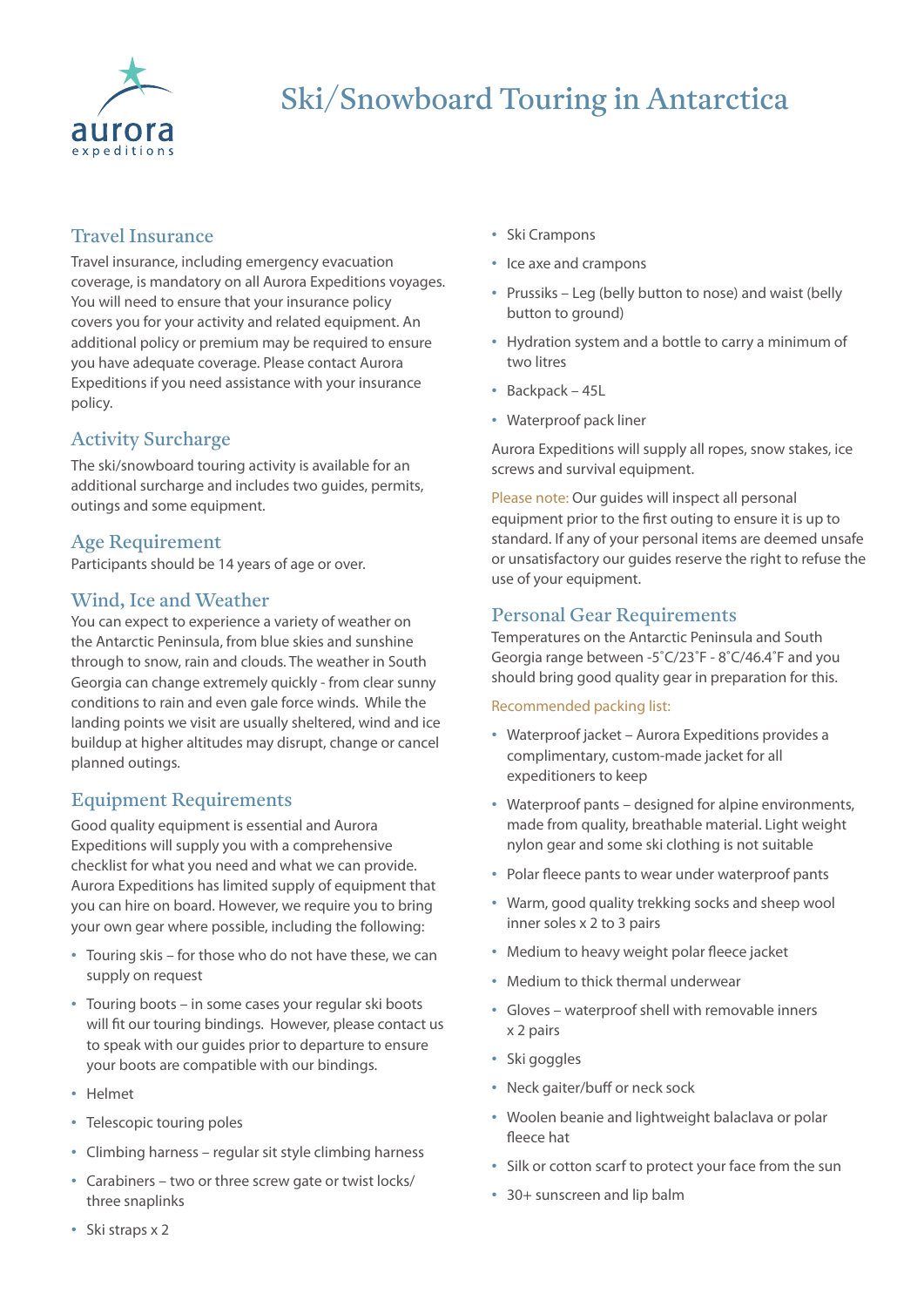

Please complete this activity booking form and return with your expedition booking form. Our guide will review your application prior to confirming your place ski/snowboarding place.

To plan our expedition properly we require an indication of your skiing experience. Refer to the page 2 for detailed information regarding experience requirements. It is important to have an adventurous attitude and to have done some sort of previous touring. Even if your experience is limited, and you're interested in participating in this activity, feel free to contact us to discuss your suitability. We may be able to recommend a reputable guiding operation in your area for some tuition prior to your trip.

# Passenger details

| <b>Expedition Name:</b> | <b>Expedition Date:</b> |        |
|-------------------------|-------------------------|--------|
| Surname:                | Given Names:            |        |
| Date of Birth:          | Gender identity:        |        |
| Nationality:            |                         |        |
| Country:                | City:                   | State: |
| Email address:          | Phone Number:           |        |

## Ski/Snowboard Touring Experience

Please detail your ski/snowboarding touring and/or mountaineering experience. If you have other skills or experience that is relevant please let us know.

Please detail your skiing or ability with specifics on competently descending black runs and off piste skiing experience.